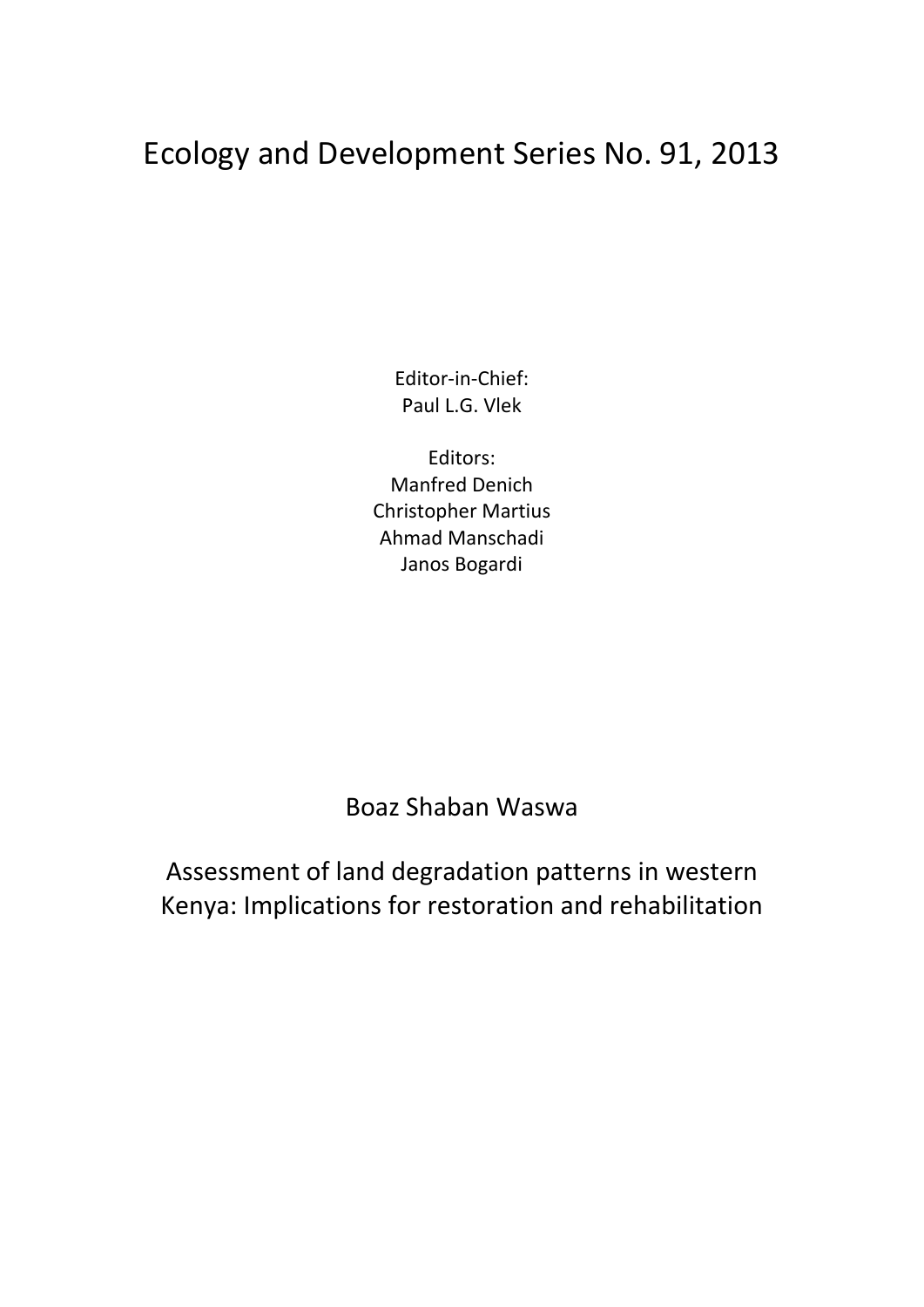## **ABSTRACT**

Land degradation remains a major threat to the provision of environmental services and the ability of smallholder farmers to meet the growing demand for food. Understanding patterns of land degradation is therefore a central starting point for designing any sustainable land management strategies. However, land degradation is a complex process both in time and space making its quantification difficult. There is no adequate monitoring of many of the land degradation issues both at national and local scale in Kenya. The objective of this study conducted between 2009 and 2012 was to assess the land degradation patterns in Kenya as a basis for making recommendations for sustainable land management. The correlation between vegetation and precipitation and the change in vegetation over the period 2001‐2009 was assessed using 250 m resolution Moderate Resolution Imaging Spectroradiometer ‐ Normalized Difference Vegetation Index (MODIS/NDVI) and time‐series rainfall data. The assessment at national levels revealed that, irrespective of the direction of change, there was a significant correlation between vegetation (NDVI) and annual precipitation for 32% of the land area. The inter-annual change in vegetation cover, depicted by the NDVI slope, was between -0.067 and +0.068. A negative NDVI slope (indication of degradation) was observed for areas around Lake Turkana and several districts in eastern Kenya. Positive NDVI trends were observed in Wajir and Baringo, which are located in the dry land areas, showing that the vegetation cover was increasing over the years. NDVI difference between the baseline (2001‐ 2003) and end line (2007‐2009) showed an absolute change in NDVI of ‐0.42 to +0.48. But the relative change was between ‐74% for the degrading areas and +238% for the improving areas with most of the dramatic positive changes taking place in the drylands. Relative to the baseline, 21% of the land was experiencing a decline in the vegetation cover, 12% was improving, while 67% was stable. Classification of Landsat imagery for the period 1973, 1988 and 2003 showed that there were significant changes in land use land cover (LULC) in the western Kenya districts with the area under agricultural activities increasing from 28% in 1973 to 70% in 2003 while those under wooded grassland decreasing from 51% to 11% over the same period. Detailed field observations and measurements showed that over 55% of the farms sampled lacked any form of soil and water conservation technologies. Sheet erosion was the most dominant form of soil loss observed in over 70% of the farms. There was a wide variability in soil chemical properties across the study area with values of most major properties being below the critical thresholds needed to support meaningful crop production. Notable was the high proportion (90%) of farms with slightly acidic to strongly acidic (pH <5.5) soils. Over 55% of the farms had less than 2% soil organic carbon. There was a wide variability in the potential nutrient supply and uptake of the soils with the plots classified as high fertility (HF) having three times higher potential supply of nitrogen and phosphorus compared to the low fertility (LF) plots. The estimated maize yield potential of the soils was between 1.6 t/ha and 2.8 t/ha. However, the actual yield at farm level was less than 1 t/ha. There was a general consensus among the land owners that the productivity of the land, livestock, forests and water resources had declined. Combining methods and approaches for land degradation monitoring and assessment enabled capturing different aspects of the problem of land degradation, and thus important information for the design of sustainable land management strategies. Addressing the multiple nutrient deficiencies and low productivity requires adoption of integrated soil fertility management practices.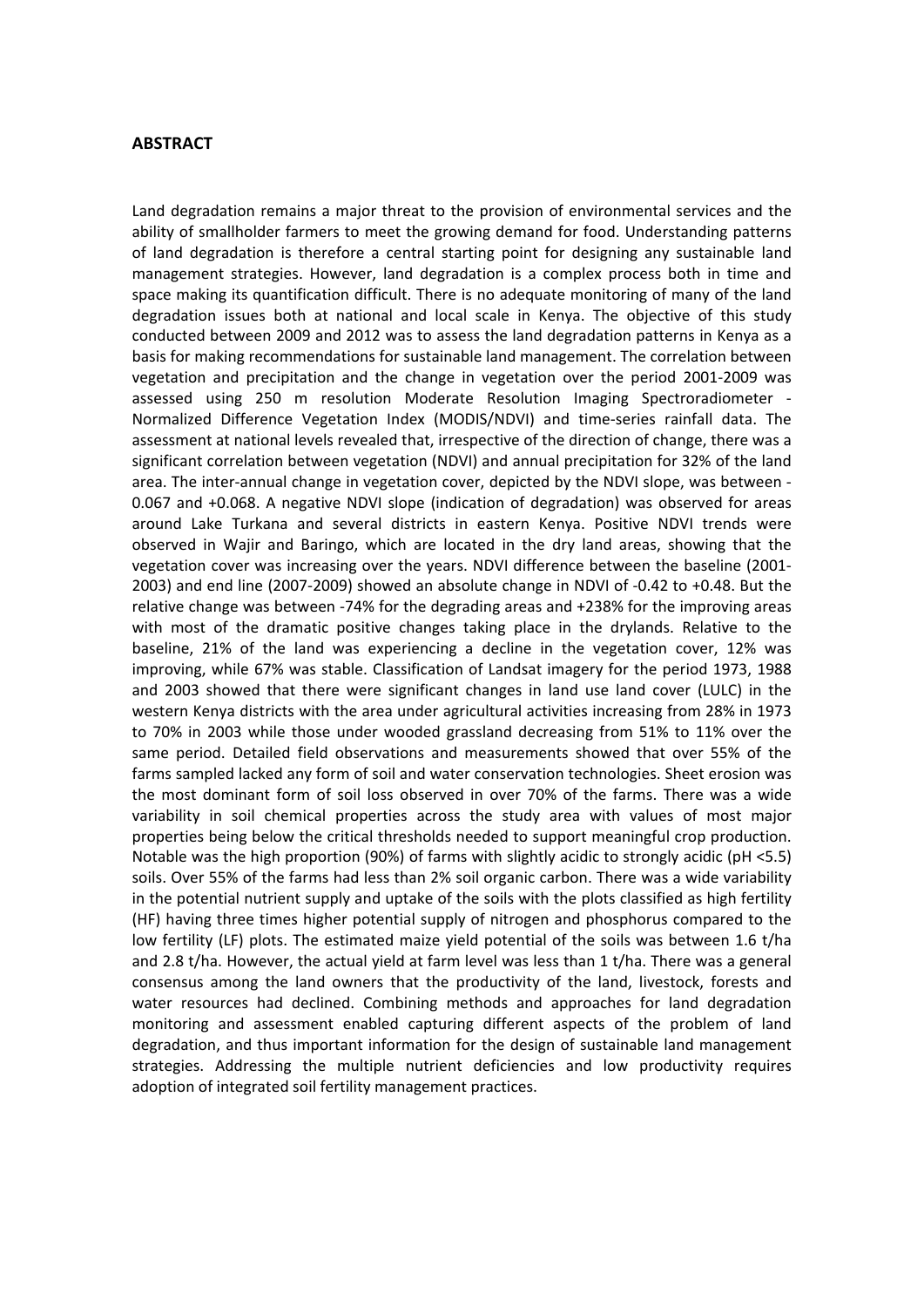## **KURZFASSUNG**

## **Erfassung und Bewertung verschiedener Erscheinungsformen von Landdegradation in West Kenia: Konsequenzen für Restaurierungs‐ und Rehabilitierungsmaßnahmen**

Landdegradation stellt eine der größten Gefahren für die Bereitstellung von Umweltdienstleistungen dar und für die Kleinbauern hinsichtlich des wachsenden Bedarfs an Nahrungsmitteln. Die Entwicklung nachhaltiger Landnutzungsstrategien beginnt daher mit dem Erkennen und Verstehen von Landdegradationsmustern. Die komplexen Prozesse der Landdegradation über Raum und Zeit erschweren jedoch eine Quantifizierung. Bisher existiert in Kenia kein adäquates Monitoring der Landdegradation, weder auf nationaler noch auf lokaler Ebene. Das Ziel der von 2009 bis 2012 durchgeführten Studie war die Erfassung von Landdegradationsmustern in Kenia, um Empfehlungen für nachhaltige Landmanagement‐ strategien geben zu können. Die Korrelation zwischen Vegetation und Niederschlag und der Vegetationsveränderungen im Zeitraum 2001 bis 2009 wurde mittels einer MODIS/NDVI (Moderate Resolution Imaging Spectroradiometer (250 m‐Auflösung) ‐ Normalized Difference Vegetation Index) ermittelt. Die Untersuchungen auf nationaler Ebene ergaben, dass, unabhängig von der Richtung des Änderungsprozesses, eine signifikante Korrelation zwischen Vegetation (NDVI) und jährlicher Niederschlagsmenge für 32% der Landfläche besteht. Die Änderung der Vegetationsdecke über mehrere Jahre, dargestellt durch die NDVI‐Linie, lag zwischen ‐0.067 und +0.068. Eine abfallende NDVI‐Linie (als Indikator für Degradation) konnte für Flächen rund um den Turkana See und in mehreren Distrikten Ost‐Kenias beobachtet werden. Positive NDVI‐Trends traten in den Trockengebieten Wajir und Baringo auf; dies deutet darauf hin, dass die Vegetationsdichte hier über die Jahre zunahm. Die Differenz des NDVI zwischen Ausgangswerten (2001‐2003) und Endwerten (2007‐2009) zeigte eine absolute NDVI‐Veränderung von ‐0.42 bis +0.48. Die relative Veränderung war jedoch ‐74% für degradierende Flächen und +238% für Flächen mit zunehmender Vegetationsbedeckung, wobei die höchsten positiven Veränderungen in den Trockengebieten festgestellt wurden. Im Vergleich zu den Basisdaten fand auf 21% der Flächen eine Abnahme der Vegetationsbedeckung statt, 12% der Landflächen erfuhr eine Verbesserung und 67% verzeichnete keine Veränderungen. Die Klassifizierung der Landsat‐Aufnahmen von 1973, 1988 und 2003 zeigte signifikante Veränderungen in der Landbedeckung bzw. Landnutzung in den Distrikten West Kenias . Der Anteil der landwirtschaftlich genutzten Fläche stieg von 28% im Jahre 1973 auf 70% in 2003 an, während der Flächenanteil der Baum‐ und Strauchsavanne im gleichen Zeitraum von 51% auf 11% abnahm. Detaillierte Felduntersuchungen ergaben, dass mehr als 55% der untersuchten Farmen keine Boden‐ oder Wasserschutzmaßnahmen durchführen. Bodenerosion stellte die Hauptursache von Bodenverlust dar und konnte bei über 70% der Farmen festgestellt werden. Die chemischen Bodeneigenschaften im Untersuchungsgebiet waren sehr variabel; viele der wichtigsten Bodeneigenschaften lagen unter den kritischen Grenzwerten, die für erfolgreichen Pflanzenbau notwendig sind. Auffällig war der hohe Anteil an Farmen (90%) mit leicht bis sehr sauren Böden (pH<5.5). In den Böden von über 55% der Farmen lag der organischer Kohlenstoffgehalt unter 2%. Potentieller Nährstoffvorrat und ‐aufnahme der Böden waren sehr variabel. Flächen, die als sehr fruchtbar klassifiziert wurden, hatten ein dreifach höheres Vorratspotential an Stickstoff und Phosphor im Vergleich zu Flächen mit geringer Fruchtbarkeit. Der geschätzte potenzielle Maisertrag der Böden lag zwischen 1.6 t/ha und 2.8 t/ha. Der aktuelle Ertrag lag mit weniger als 1 t/ha jedoch